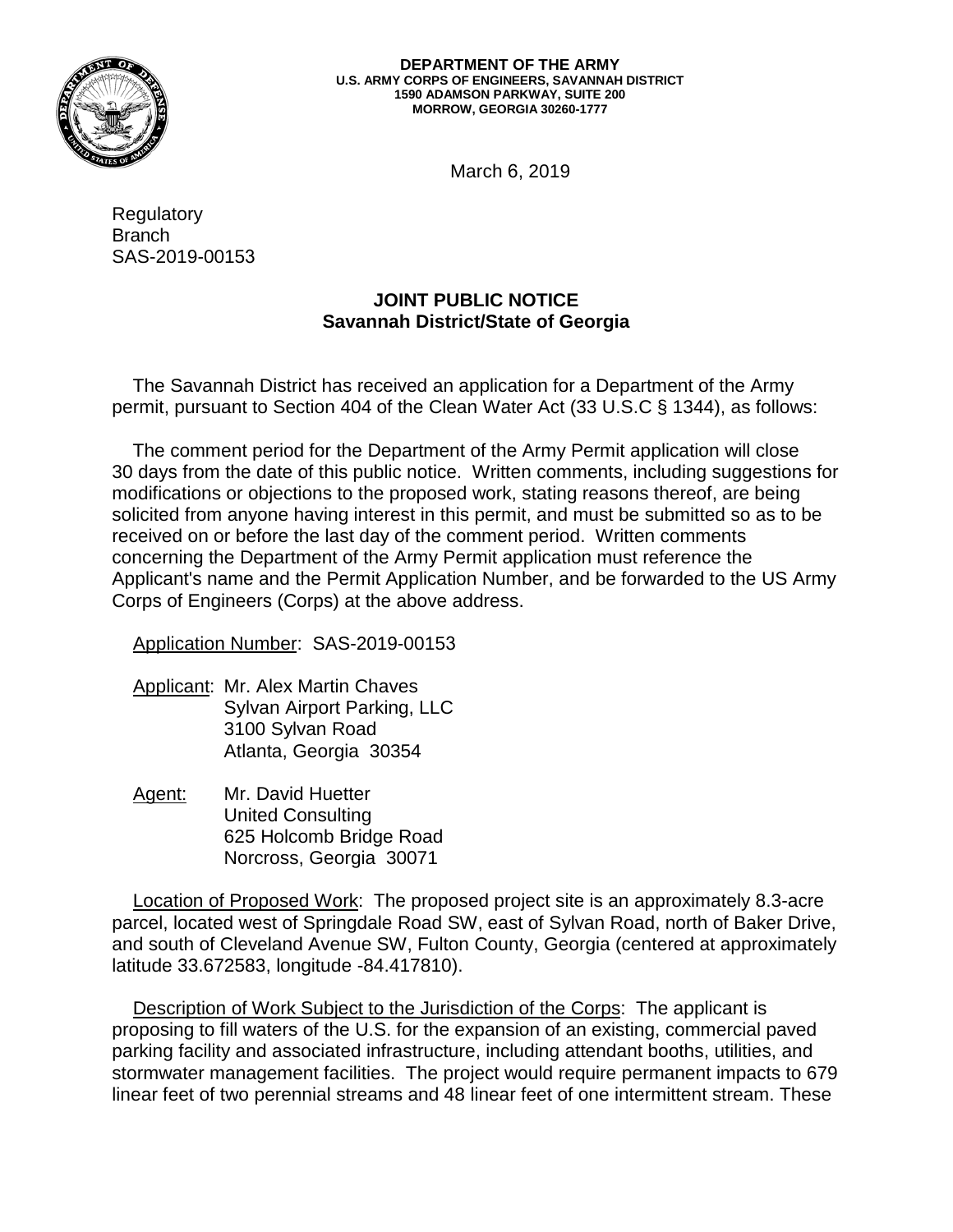Engineers-approved mitigation bank(s) servicing the project watershed. streams will be piped and will flow underneath the new areas of the parking lot. Mitigation for the proposed impacts would be provided through the purchase of 6,370 grandfathered compensatory stream mitigation credits from a U.S. Army Corps of

 location, and proposed land development plan, both meets the project purpose and is the least environmentally damaging practicable alternative. The project site was associated environmental impacts. The applicant has evaluated two potential alternative project sites, within close proximity to and in addition to their preferred site, and contends that the preferred selected based on the applicant's siting criteria, which include: suitable size, configuration, and availability, a range of proximity screening factors as well as

## **BACKGROUND**

 and the State of Georgia. The applicant's proposed work may also require local This Joint Public Notice announces a request for authorizations from both the Corps governmental approval.

## **STATE OF GEORGIA**

 Environmental Protection Division will review the proposed project for Water Quality Certification, in accordance with the provisions of Section 401 of the Clean Water Act. under the Clean Water Act for the State to act on a request for Water Quality Water Quality Certification: The Georgia Department of Natural Resources, Prior to issuance of a Department of the Army Permit for a project located in, on, or adjacent to the waters of the State of Georgia, review for Water Quality Certification is required. A reasonable period of time, which shall not exceed one year, is established Certification, after which, issuance of such a Department of the Army Permit may proceed.

 will be available for review at the office of the Georgia Department of Natural Resources, Georgia Environmental Protection Division, Watershed Protection Branch, 7 Water Quality Certification must do so within 30 days of the State's receipt of application in writing and state the reasons or basis of objections or request for a hearing. The application can also be reviewed in the Savannah District, US Army Corps of Engineers, Copies of the application and supporting documents relative to a specific application MLK, Jr. Drive, Suite 450, Atlanta, Georgia 30334, during regular office hours. Any person who desires to comment, object, or request a public hearing relative to State

Regulatory Branch, 1590 Adamson Parkway, Suite 200, Morrow, Georgia 30260-1777.<br><u>State-owned Property and Resources</u>: The applicant may also require assent from the State of Georgia, which may be in the form of a license, easement, lease, permit or other appropriate instrument.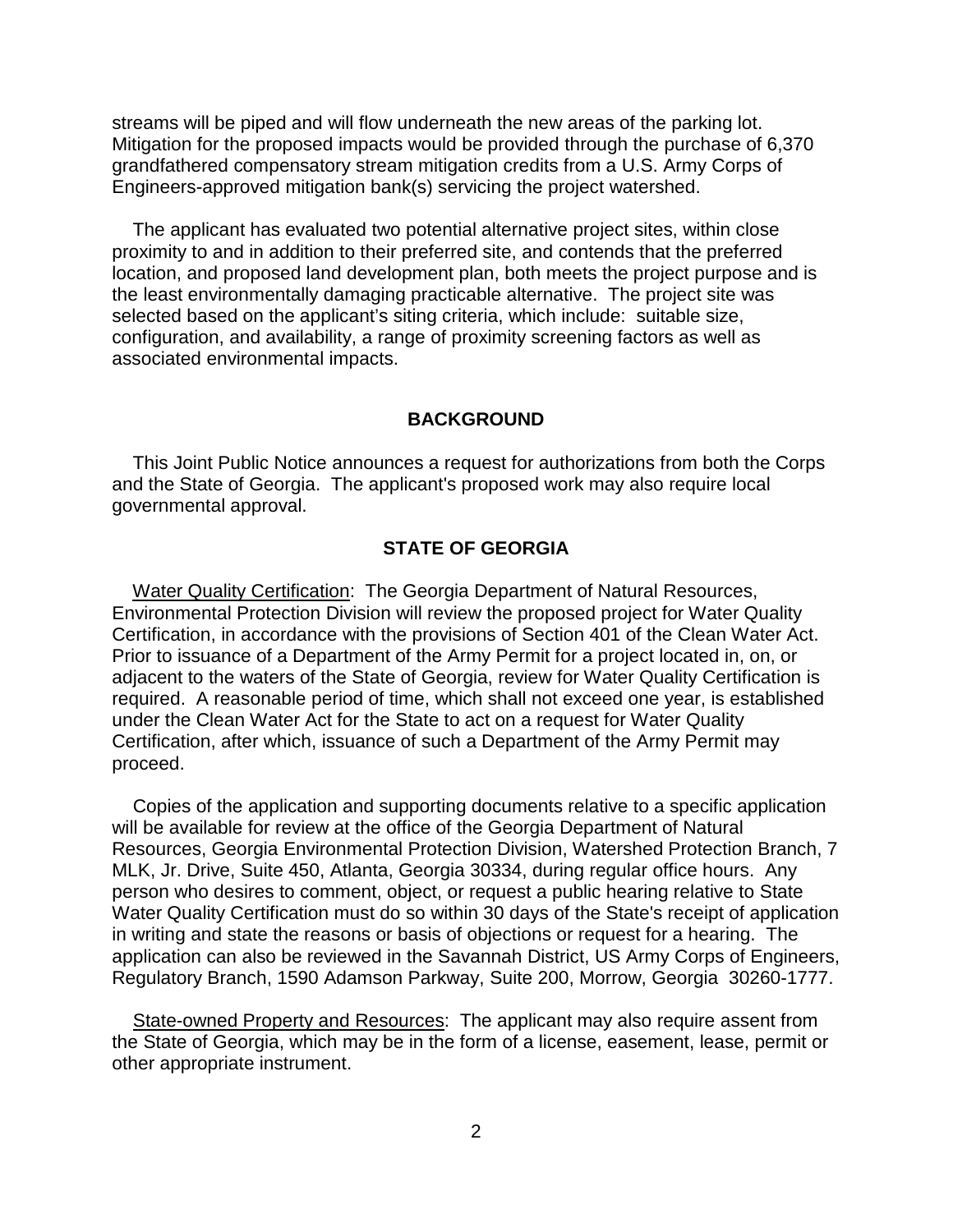#### **U.S. ARMY CORPS OF ENGINEERS**

The Savannah District must consider the purpose and the impacts of the applicant's proposed work, prior to a decision on issuance of a Department of the Army permit.

 resources survey of the proposed project site and/or a review of prior survey of portions Cultural Resources Assessment: The applicant has contracted to conduct a cultural of the property. Findings of these surveys identified potentially eligible cultural resources within the proximity of the proposed permit area. Presently unknown archaeological, scientific, pre-historical or historical data may be located at the site and could be affected by the proposed work.

 protected species within the project site. No listed species were identified. Pursuant to Section 7(c) of the Endangered Species Act of 1973, as amended (16 U.S.C. § 1531 et Service, the U.S. Department of Commerce, National Oceanic and Atmospheric Endangered Species: The applicant performed a pedestrian survey for Federallyseq.), we request information from the U.S. Department of the Interior, Fish and Wildlife Administration, National Marine Fisheries Service; or, any other interested party, on whether any species listed or proposed for listing may be present in the area.

 on the public interest. That decision will reflect the national concern for both protection and utilization of important resources. The benefit, which reasonably may be expected to accrue from the proposal, must be balanced against its reasonably foreseeable Public Interest Review: The decision whether to issue a permit will be based on an evaluation of the probable impact including cumulative impacts of the proposed activity detriments. All factors, which may be relevant to the proposal will be considered including the cumulative effects thereof; among those are conservation, economics, aesthetics, general environmental concerns, wetlands, historic properties, fish and wildlife values, flood hazards, flood plain values, land use, navigation, shoreline erosion and accretion, recreation, water supply and conservation, water quality, energy needs, safety, food and fiber production, mineral needs, considerations of property ownership and in general, the needs and welfare of the people.

 other interested parties in order to consider and evaluate the impacts of this proposed water quality, general environmental effects, and the other public interest factors listed an Environmental Impact Statement pursuant to the National Environmental Policy Act. Comments are also used to determine the need for a public hearing and to determine Consideration of Public Comments: The Corps is soliciting comments from the public; federal, state, and local agencies and officials; Native American Tribes; and activity. Any comments received will be considered by the Corps to determine whether to issue, modify, condition or deny a permit for this proposal. To make this decision, comments are used to assess impacts on endangered species, historic properties, above. Comments are used in the preparation of an Environmental Assessment and/or the overall public interest of the proposed activity.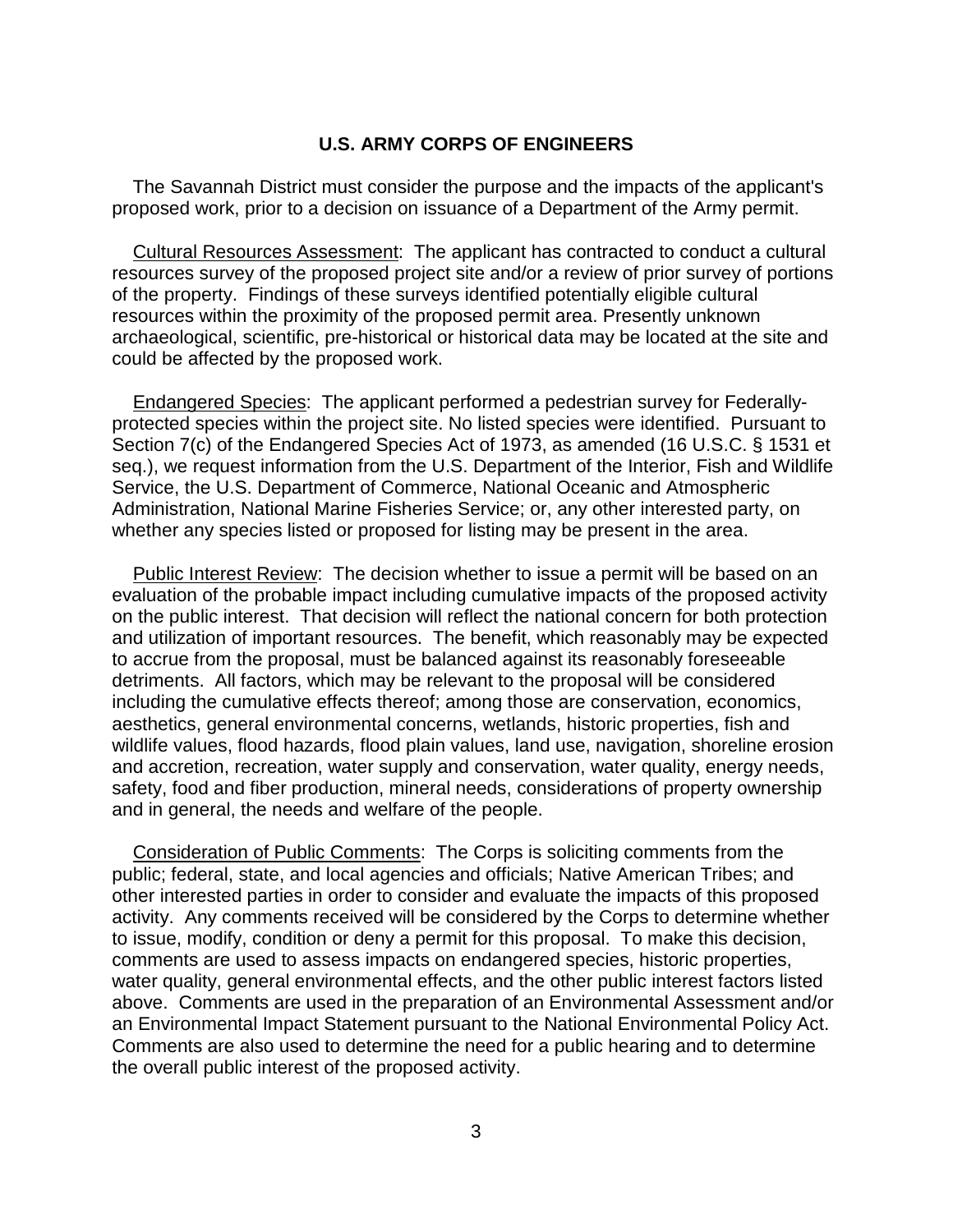discharge of dredged or fill material into the waters of the United States. The Savannah Application of Section 404(b)(1) Guidelines: The proposed activity involves the District's evaluation of the impact of the activity on the public interest will include application of the guidelines promulgated by the Administrator, Environmental Protection Agency, under the authority of Section 404(b) of the Clean Water Act.

 Department of the Army permit. Requests for public hearings shall state, with particularity, the reasons for requesting a public hearing. The decision whether to hold based on the need for additional substantial information necessary in evaluating the Public Hearing: Any person may request, in writing, within the comment period specified in this notice, that a public hearing be held to consider this application for a a public hearing is at the discretion of the District Engineer, or his designated appointee, proposed project.

 of the Army permit should submit comments in writing to the Commander, U.S. Army Comment Period: Anyone wishing to comment on this application for a Department Corps of Engineers, Savannah District, Attention: Mr. Alex Meincke, 1590 Adamson Parkway, Suite 200, Morrow, Georgia 30260-1777 no later than 30 days from the date of this notice. Please refer to the applicant's name (Sylvan Airport Parking) and the application number (SAS-2019-00153) in your comments.

If you have any further questions concerning this matter, please contact Mr. Alex Meincke, Regulatory Specialist, Piedmont Section, at 678-422-2724, or alexander.c.meincke@usace.army.mil.

Enclosures:

- 1. Figure 1 USGS Topographic Map
- 2. Figure 2 Wetland Impacts Map
- 3. Figure 3 Alternative Site Map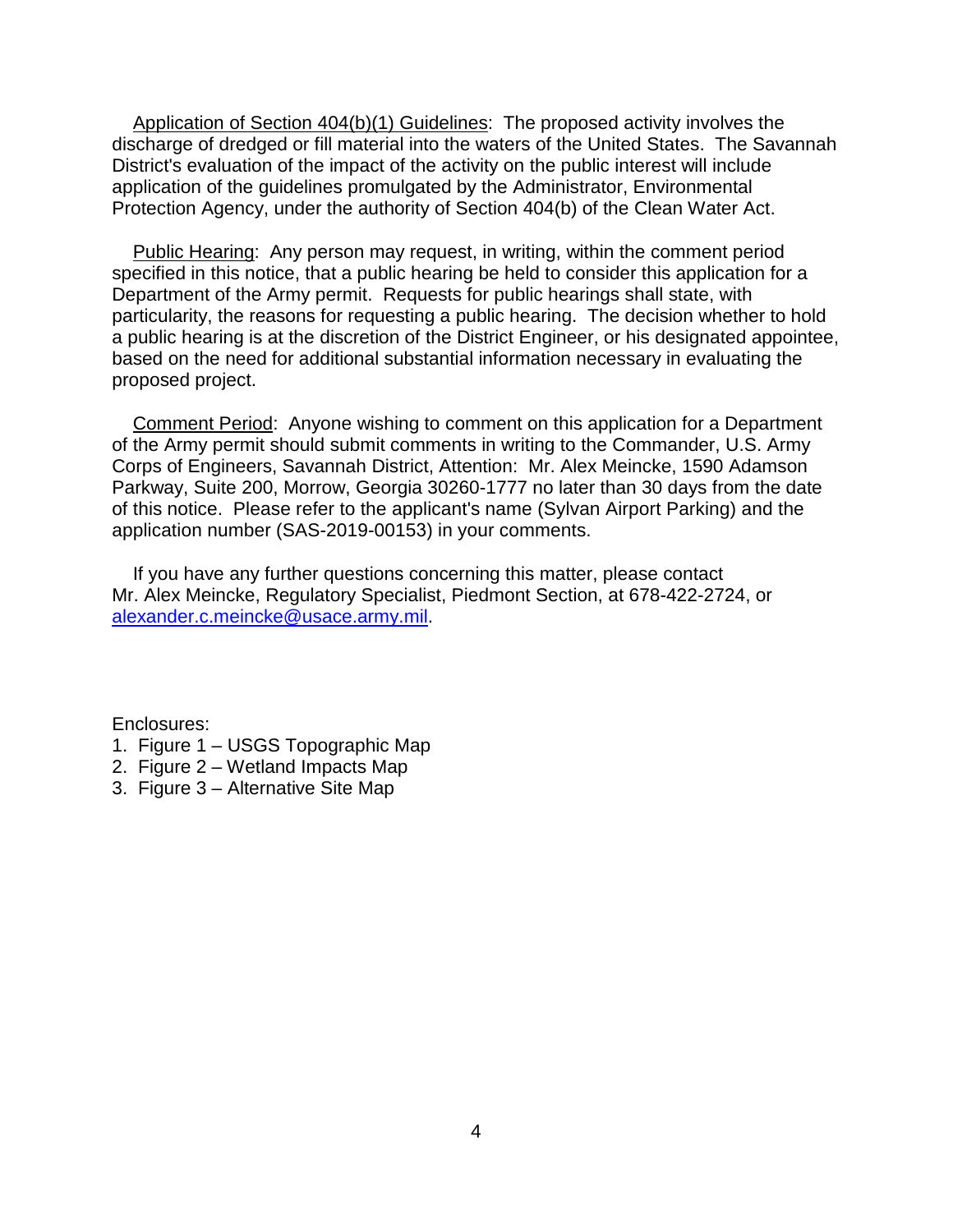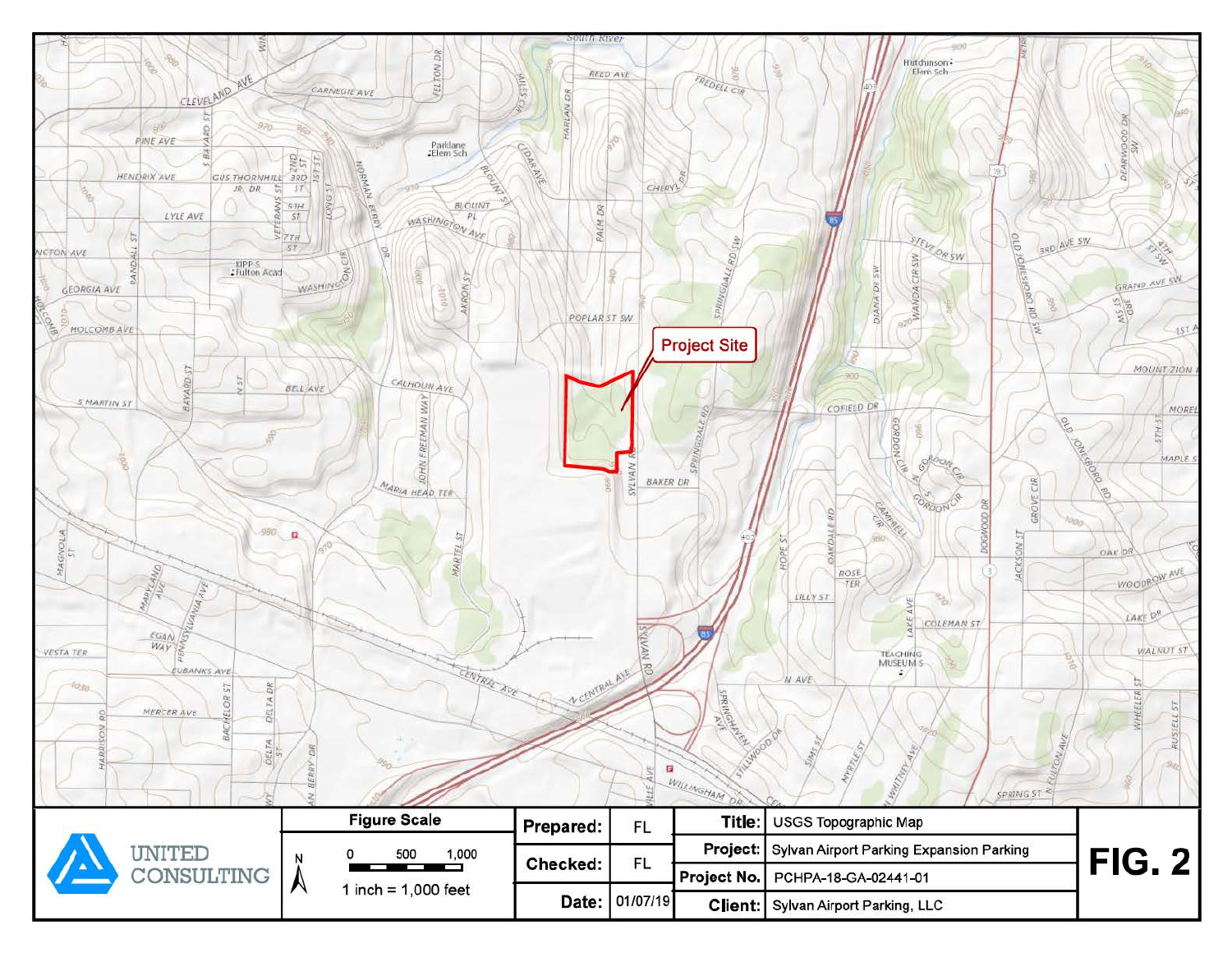